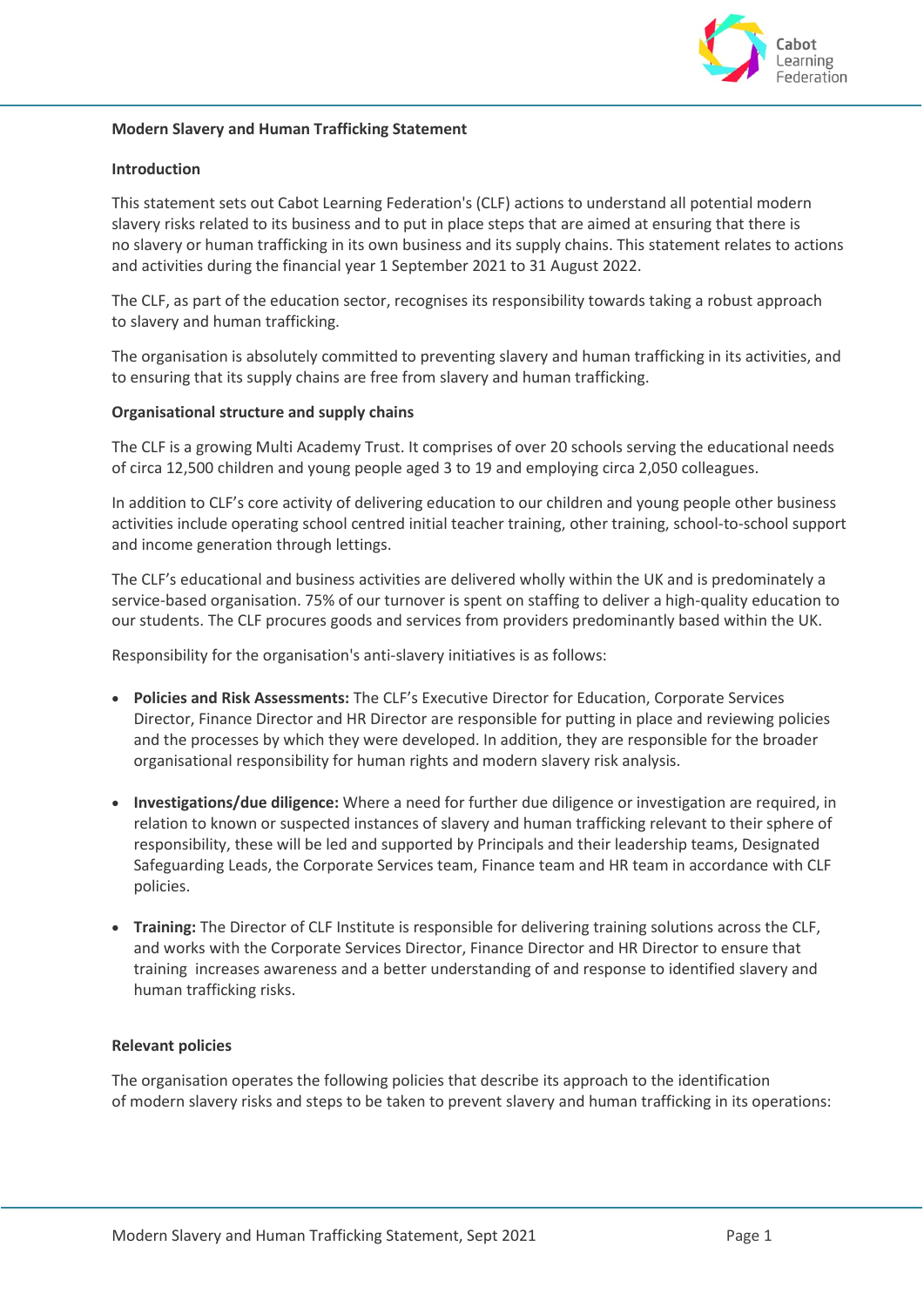

- **Recruitment, selection and disclosure policy and procedure** The CLF solely employs colleagues within the UK. Its recruitment practices are in accordance with Keeping Children Safe in Education. All academies have 2 safeguarding audits carried out each year as follows:
	- $\circ$  An internal audit carried out by the academy and submitted to the Local Authority;
	- o An audit carried out by the federation's Designated Safeguarding Lead.
- **Whistleblowing policy:** The CLF encourages all its colleagues to disclose any activity which relates to danger, bribery, corruption, fraud or other unlawful unethical conduct in the workplace. This includes any circumstances that may give rise to an enhanced risk of slavery or human trafficking. The organisation's whistleblowing procedure is designed to make it easy for workers to make disclosures, without fear of retaliation.
- **Employee code of conduct:** The CLF's code makes clear to employees the actions and behaviour expected of them when representing the organisation. The CLF strives to maintain the highest standards of employee conduct and ethical behaviour.
- **Anti-bribery and corruption policy:** The CLF is committed to implementing effective measures to conduct its business activities in an honest and ethical manner, in line with its funding agreement and the Seven Principles of Public Life (the Nolan Principles).
- **Financial Regulations:** The CLF is committed to delivering a responsible procurement policy that ensures its suppliers adhere to the modern slavery act. Any breach of the act will lead to the termination of the contract.
- **Recruitment Agencies:** The organisation uses only specified, reputable employment agencies to source labour.

# **Procurement, Due Diligence and Supply Chain Management**

The CLF is committed to ensuring its suppliers adhere to the highest standards of ethics. The larger value contracts are procured either through a purchasing framework or appointed through means of a tender process. Our supply chain includes a range of goods and services, with the majority purchased within the UK.

We have identified that some of our procurement takes place in sectors where modern slavery offences could occur and have updated our procurement practices to include compliance with the Modern Slavery Act as a condition for all larger value contracts.

Earlier in 2021, a new process for approving new suppliers was implemented, that includes a media and press background research to help identify any potential risks and a request that all suppliers must sign and confirm adhere to the Modern Slavery Act. Further scrutiny of suppliers that may be deemed to have a higher risk of non-compliance with the Act will be completed when identified. This updated process is reflected in the CLF Financial Regulations.

By the end of 2021, as part of the process of procuring and implementation a new Finance System, a review of existing suppliers will be completed, removing suppliers not in use and fully reviewing retained suppliers.

# **Training**

The CLF requires all CLF Academy leaders, Operations Managers, Designated Safeguarding Leads, Finance professionals, Corporate Services Professionals and HR professionals to complete training as part of our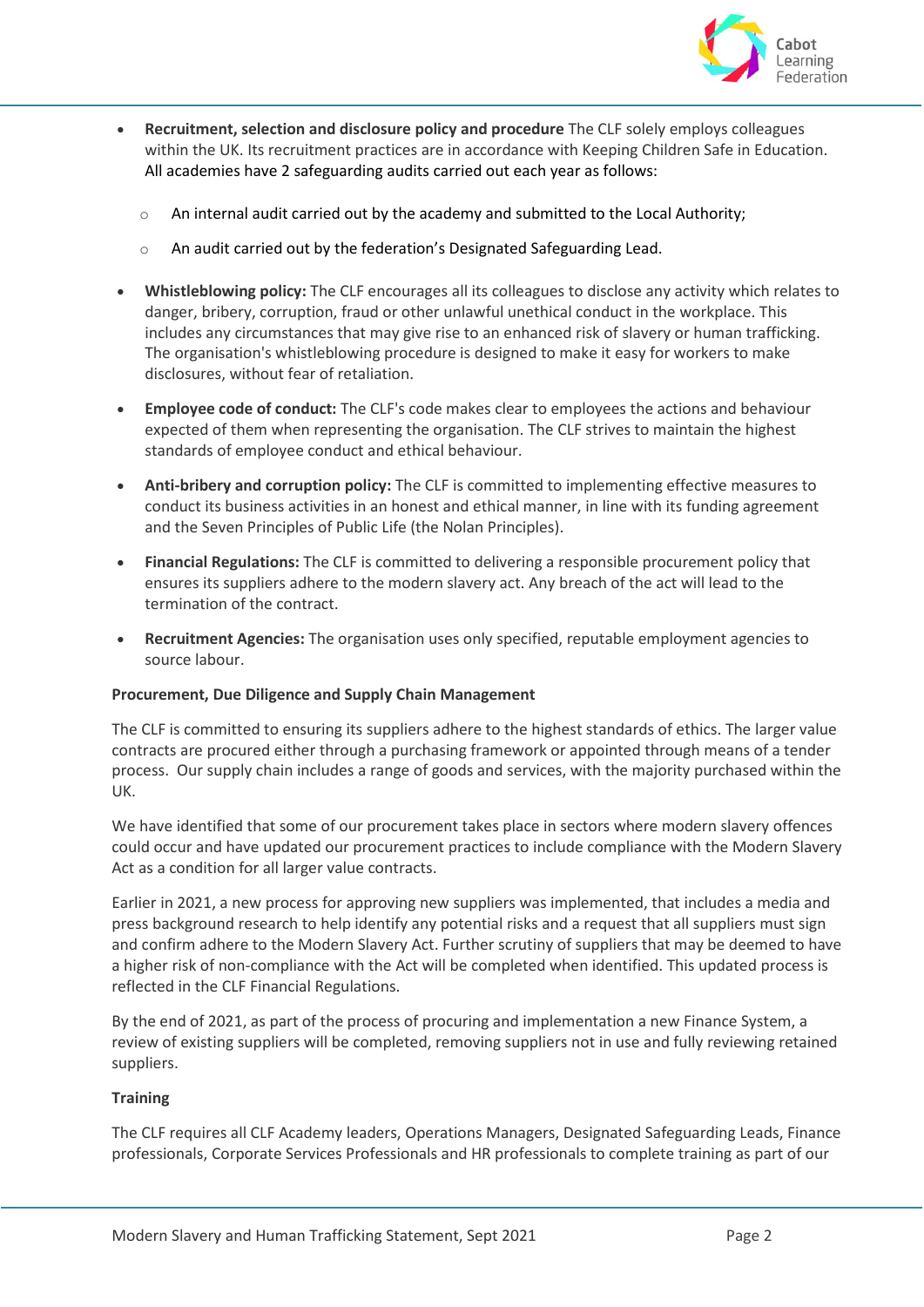

annual training program. Our statutory and mandatory training alongside functional training for colleagues with specific responsibilities, cover modern slavery in a range of ways:

- Safeguarding and safer recruitment training:
	- o how to identify the signs of slavery and human trafficking;
	- o what initial steps should be taken if slavery or human trafficking is suspected;
	- o how to escalate potential slavery or human trafficking issues to the relevant parties within the organisation;
	- o what external help is available, for example through the Modern Slavery Helpline, Gangmasters and Labour Abuse Authority and "Stronger together" initiative;
- Finance and procurement training:
	- $\circ$  CLF's purchasing practices, which influence supply chain conditions and which should therefore be designed to prevent purchases at unrealistically low prices, the use of labour engaged on unrealistically low wages or wages below a country's national minimum wage, or the provision of products by an unrealistic deadline;
	- $\circ$  how to assess the risk of slavery and human trafficking in relation to various aspects of the business, including resources and support available;
	- $\circ$  what steps the organisation should take if suppliers or contractors do not implement antislavery policies in high-risk scenarios, including their removal from the organisation's supply chains. our purchasing practices, which influence supply chain conditions and which should therefore be designed to prevent purchases at unrealistically low prices, the use of labour engaged on unrealistically low wages or wages below a country's national minimum wage, or the provision of products by an unrealistic deadline;

## **Awareness-raising programme**

As well as training staff, the organisation has raised awareness of modern slavery issues by putting up posters across the organisation's premises.

The posters explain to staff:

- the basic principles of the Modern Slavery Act 2015;
- how the CLF can identify and prevent slavery and human trafficking;
- what employees can do to flag up potential slavery or human trafficking issues to the relevant parties within the organisation; and
- what external help is available, for example through the Modern Slavery Helpline.

This statement was approved on 31st August 2021 by the undersigned on behalf of the Cabot Learning Federation.